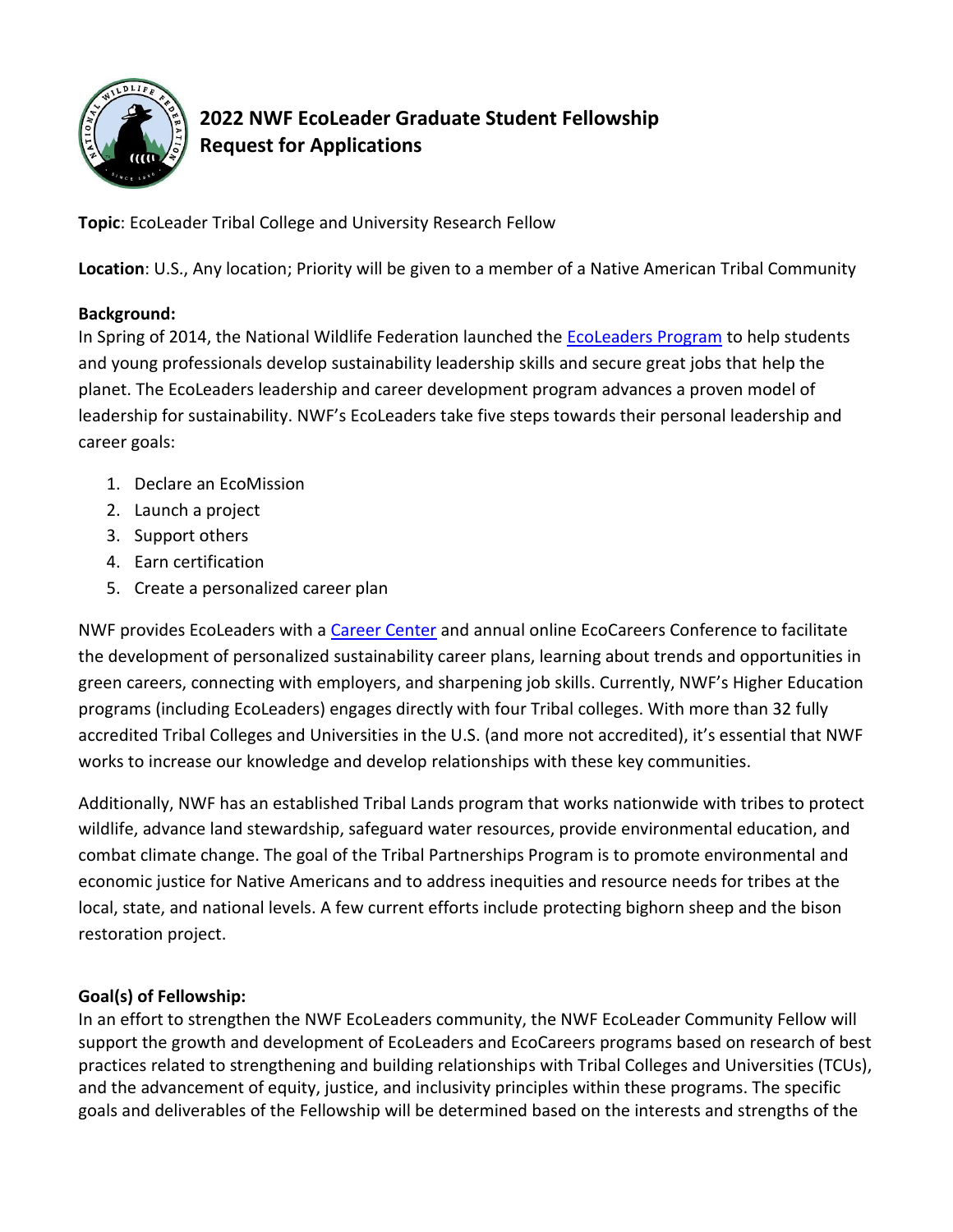Fellows, as expressed in their fellowship applications. Fellowship applications should address one or more of the following goals:

- Interview stakeholders at NWF and the College of Menominee Nation (CNM) in Minnesota to evaluate partnership for further opportunities and recommendations for expanding outreach to additional TCUs. Special attention should be given to the partnership with the College of Menominee Nation, as NWF has engaged with this school for many years, and CNM participates in more than one of NWF's higher education efforts. *This would include research, phone outreach, and writing.*
- Explore other current NWF relationships with Tribal Colleges and Universities and identify strengths, best practices, and opportunities for continued engagement. *This would include research, phone outreach, and writing.*
- In relation to environmental and conservation career and leadership development, research the key interests, challenges, needs, and opportunities for Tribal College and University students and staff in working with NWF's EcoLeaders and EcoCareer programs. *This would include phone outreach, online survey development, distribution and analyzation.*

#### **Key Responsibilities**

- Register and maintain an active personal profile and presence on NWF EcoLeaders community, and promote to personal network during the course of the Fellowship.
- Create project plan for a 4-6 month Fellowship term based on agreed upon Fellowship goal.
- Coordinate with 1-2 other Fellows to share ideas, progress, and cohesion. [Optional]
- Assist the NWF EcoLeaders team with additional duties as assigned.
- Develop a summary report of findings and programmatic recommendations

#### **Fellowship Program Requirements:**

- Participate in a Fellowship kick-off call date TBD.
- Participate in periodic phone check-ins with NWF staff about project status and responsibilities.
- Submit biweekly project updates throughout the Fellowship detailing the progress you have made and plans for the duration of your Fellowship.

#### **Competencies:**

- Motivated by values of equity and responsibility to those most marginalized
- Dedicated to deepening understanding of cultural and systemic racism and the intersectionality of multiple forms of social inequality
- Demonstrates awareness of positional power and privilege (both personally and professionally) and its attendant impacts
- Consistently brings a high level of empathy and social skills to work and interpersonal interactions
- Demonstrates awareness of the attributes associated with a white dominant culture and takes actions to dismantle hierarchies of oppression within that culture
- Must be a strategic thinker, self-starter, well organized, strong communicator, and relationship builder.
- An entrepreneurial spirit, initiative and energy is critical to success.
- Must have a passion for and commitment to NWF's mission.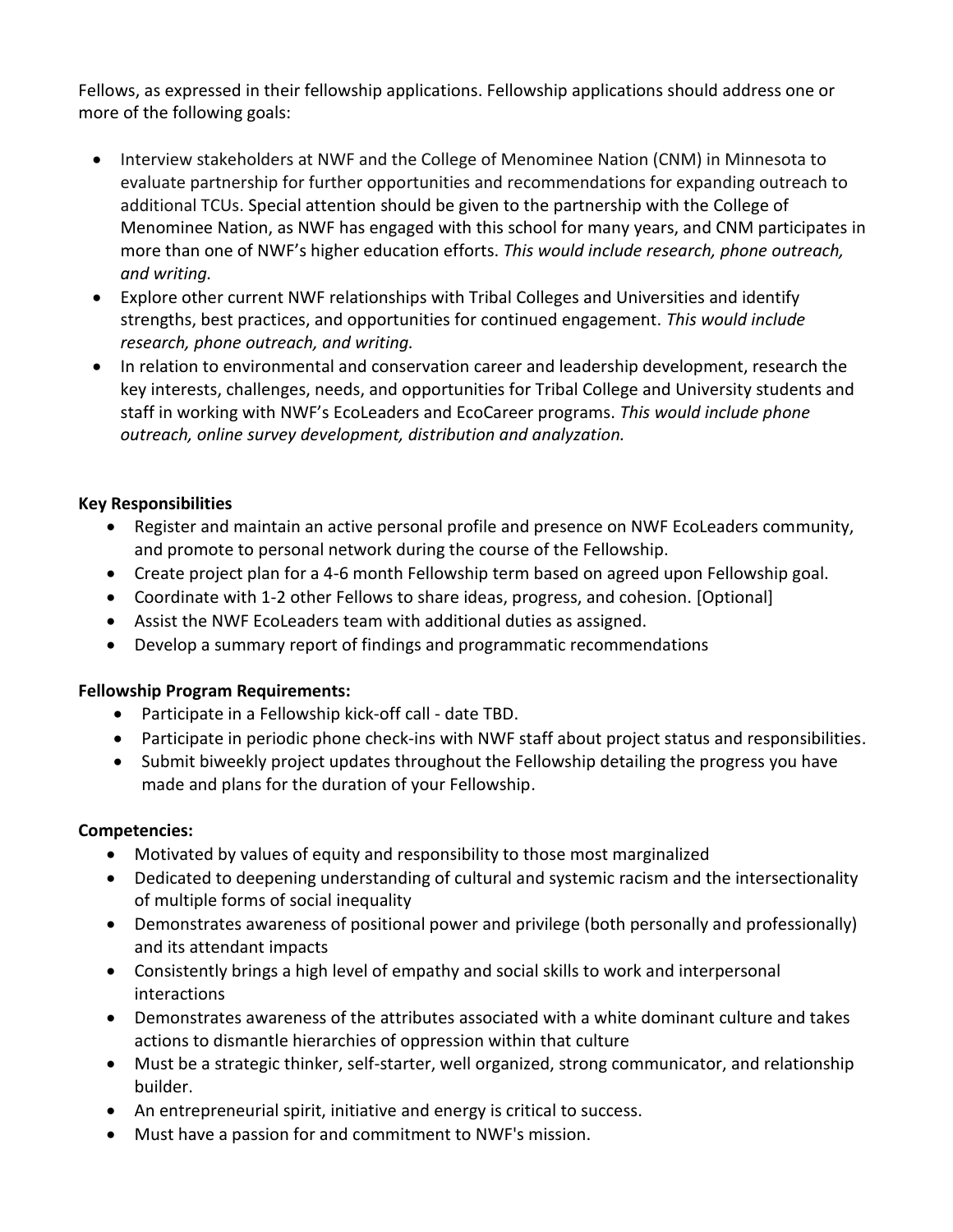#### **Perks and Privileges:**

- \$6,000 stipend
- Professional development resources, assistance, and networking
- Possibility of academic credit for successful completion of the project, as an independent study or integration of fellowship project into course curricula

**Eligibility**: Graduate students from any college or university within the U.S. are eligible to apply. Applications are invited from students in all disciplines and are not limited to environmental studies majors. Current and former employees of National Wildlife Federation and former NWF Campus Ecology Fellows are ineligible to apply. Former NWF interns are eligible to apply following one year from their final work date. The name on the application must be limited to **one individual** and the Fellowship reporting, training, or other requirements cannot be transferred to or shared with another student. Additional involvement should be noted in the proposal. The applicant must be enrolled in school through the duration of the 4-month grant period.

#### **Grant Terms**:

The Fellowship is for a term of 4-6 months, depending on Fellow's schedule. The fellow will begin in May of 2022, with the specific date TBD. Fellows spend various amounts of time on their projects each week. The average amount of time spent is 10 hours weekly or 40 hours monthly. The time invested by each student is typically considerable, but it is also flexible to account for schoolwork and other commitments and the working style of each Fellow. Fellows will receive a stipend for their work. Any Fellowshiprelated expenses accrued during the Fellowship period should be covered by the stipend.

Payments are dispersed in two installments: First installment of grant awards are made within two weeks of awarding the fellowship and finalizing fellowship agreement. The second installment will be made by August 31, 2022. Grant funds may be distributed to the student directly (with submission of a W-9) or to an Administrative Office on campus (e.g. Research, Grants and Contracts Office, Financial Aid Office, Campus Sustainability Office) to the attention of the appropriate administrator. Grant funds may be taxable; consult your tax advisor for U.S. Internal Revenue Service reporting requirements.

#### **How to Apply:**

- 1. Carefully review the information provided in this document.
- 2. Complete and submit the application form for the 2022 NWF EcoLeader Graduate Student Fellowship, **[HERE](https://docs.google.com/forms/d/e/1FAIpQLSfjAsXveqPBKBVV4Tc_EZw-yATPG6GHo2LdAEtb7M9uVJKKdw/viewform?usp=sf_link)**.
- 3. Submit an electronic letter of recommendation from your identified Advisor via PDF attachment to [Fellows@nwf.org.](mailto:Fellows@nwf.org) Please make sure your name is in the subject line of the email.

*All applicants must identify and work with an Advisor for the duration of the grant period. An advisor is a member of the staff, faculty, or administration on your campus who is willing to serve in an advisory capacity for the duration of the grant period. The advisor should be from the department on campus this is most closely related to your fellowship and can validate that the project is one that is supported by the department and/or campus.*